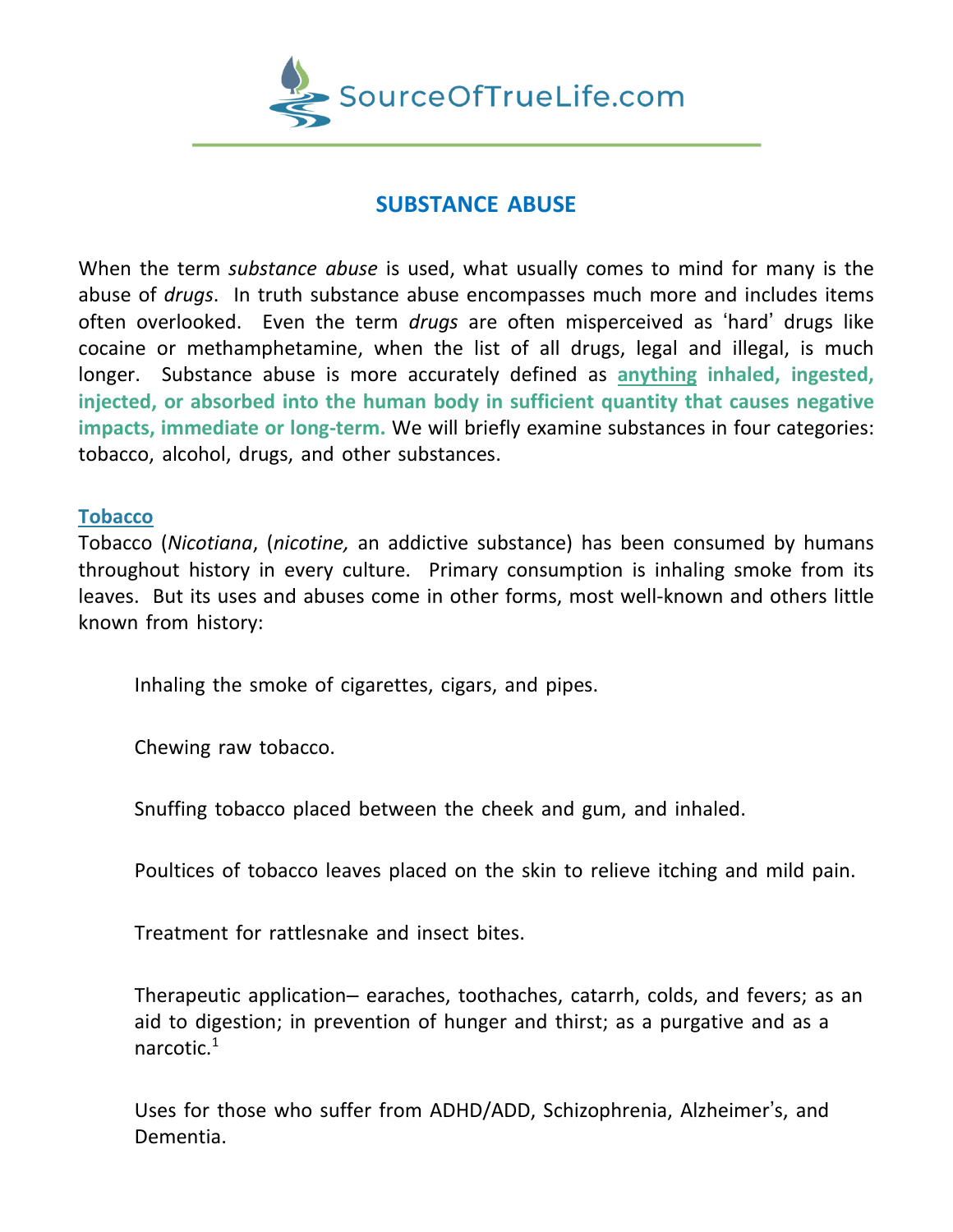Despite real or perceived benefits to tobacco use, tobacco kills more human beings than any other herb. Here are some facts from the Centers for Disease Control and Prevention (CDC):<sup>2</sup>

Tobacco use is the leading cause of preventable disease, disability, and death in the U.S.

About 34 million US adults smoke cigarettes, and 58 million nonsmokers are exposed to secondhand smoke. Every day, about 1,600 young people under age 18 try their first cigarette, and nearly 200 become daily cigarette smokers.

Cigarette smoking causes more than 480,000 deaths annually in the U.S., including 41,000 deaths from secondhand smoke. For every American who dies because of smoking, at least 30 are living with a serious smoking-related illness. The global annual death toll is around 3,000,000.

Smoking-related illness cost the United States over \$300 billion each year, including more than \$225 billion in direct medical costs.

There are no direct references to tobacco or tobacco use in the Bible. However, given the serious damage tobacco use and abuse wreaks on the human body, noted above, tobacco consumption should be limited to use prescribed by a doctor or avoided altogether. It is addictive, unhealthy to the user and those around them, and a habit that does not honor God. Countless millions have been delivered from the power of tobacco with God's help.

# **Alcohol**

Alcohol that can be consumed by humans comes from fermenting carbohydrates such as sugars and starches found in plant substances or fruits, e.g., grains like rye, barley, and wheat or most fruits such as grapes, oranges, or peaches. Yeast is utilized in the fermentation process, converting sugar into energy. This process creates biproducts like alcohol and carbon dioxide. Some fermented products, like wine, can be further distilled to concentrate and purify to stronger forms of alcohol like vodka or tequila.

Whether wine or stronger drink, alcohol is an intoxicating drug and can be addictive for humans. Distilled alcohols like vodka, whiskey, brandy, gin, tequila, rum, and others have a much higher alcohol content, known as *proof*, and increase Blood Alcohol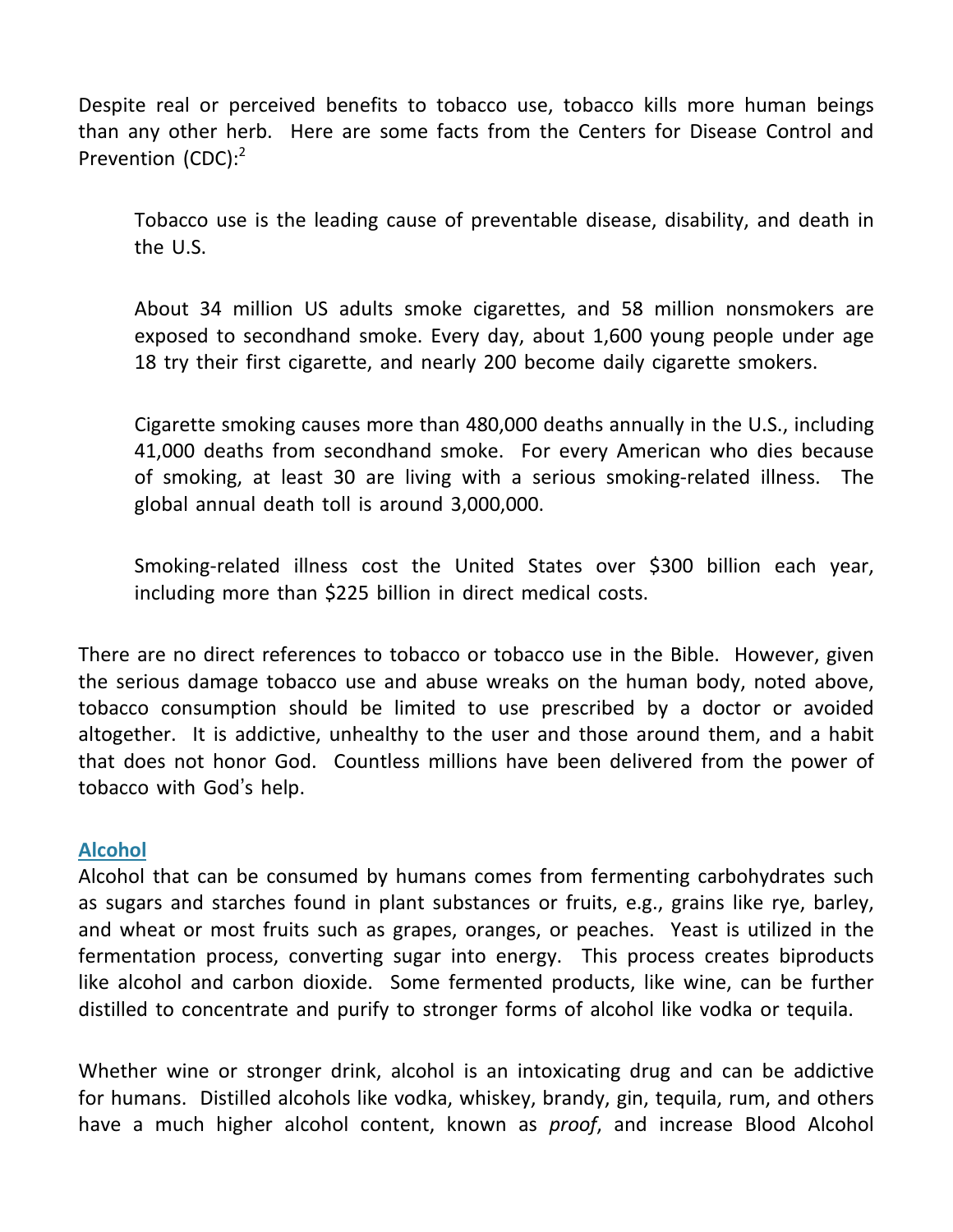Concentration (BAC) rapidly. Beer and wine with lower alcohol content increase BAC at a slower rate and need to be consumed in larger quantities to cause intoxication.

Stronger distilled spirits are mentioned *infrequently* in the Bible and are associated with someone who is 'raging' **(Proverbs 20:1 KJV)** or a 'riotous brawler' **(Proverbs 20:1 AMP).** Wine is mentioned *often* in the Bible and though consumption is never explicitly forbidden, cautions are given about excessive use. Please consider these thoughts on wine $3$ :

Debate exists whether the wine mentioned in the Bible was fermented (intoxicating) or whether it was just grape juice. Grape juice concentrate can be produced by boiling grapes but could not be preserved for any practical period of time without fermenting.

All Jewish people drank wine. Even the Levitical priests drank wine except when they entered the Tent of Meeting in the tabernacle in the wilderness or the Temple in Jerusalem **(Leviticus 10:8-9).** When special vows were made to the Lord, some refrained from wine. The Nazirites **(Numbers 6:1-4),** and the Rechabite family **(Jeremiah 35:1-11)** are examples from the Old Testament.

In the New Testament, most dietary issues of the Law were replaced with grace and the leading of the Spirit. The apostle Paul instructed, "(T)he kingdom of God is not a matter of eating and drinking, but of righteousness, peace and joy in the Holy Spirit" **(Romans 11:17).** Or consider the words of Jesus, "What goes into a man's mouth does not make him 'unclean,' but what comes out of his mouth, that is what makes him 'unclean' **(Matthew 15:11).**

Jesus instituted communion with bread and wine **(Matthew 26:27-28).** At the Last Supper, the cup was filled with wine and Jesus told the disciples to drink. In their culture, the cup would not have been filled with grape juice.

Jesus turned water into wine for wedding guests at Cana in Galilee **(John 2:1-11),** the first of many miracles that would follow. The master of the banquet, when commenting on the wine Jesus had created, said "you have saved the best till now" **(John 2:10),** something that would never be said of grape juice.

Despite the claims of many today, Jesus drank wine **(Matthew 11:19; Luke 7:34).**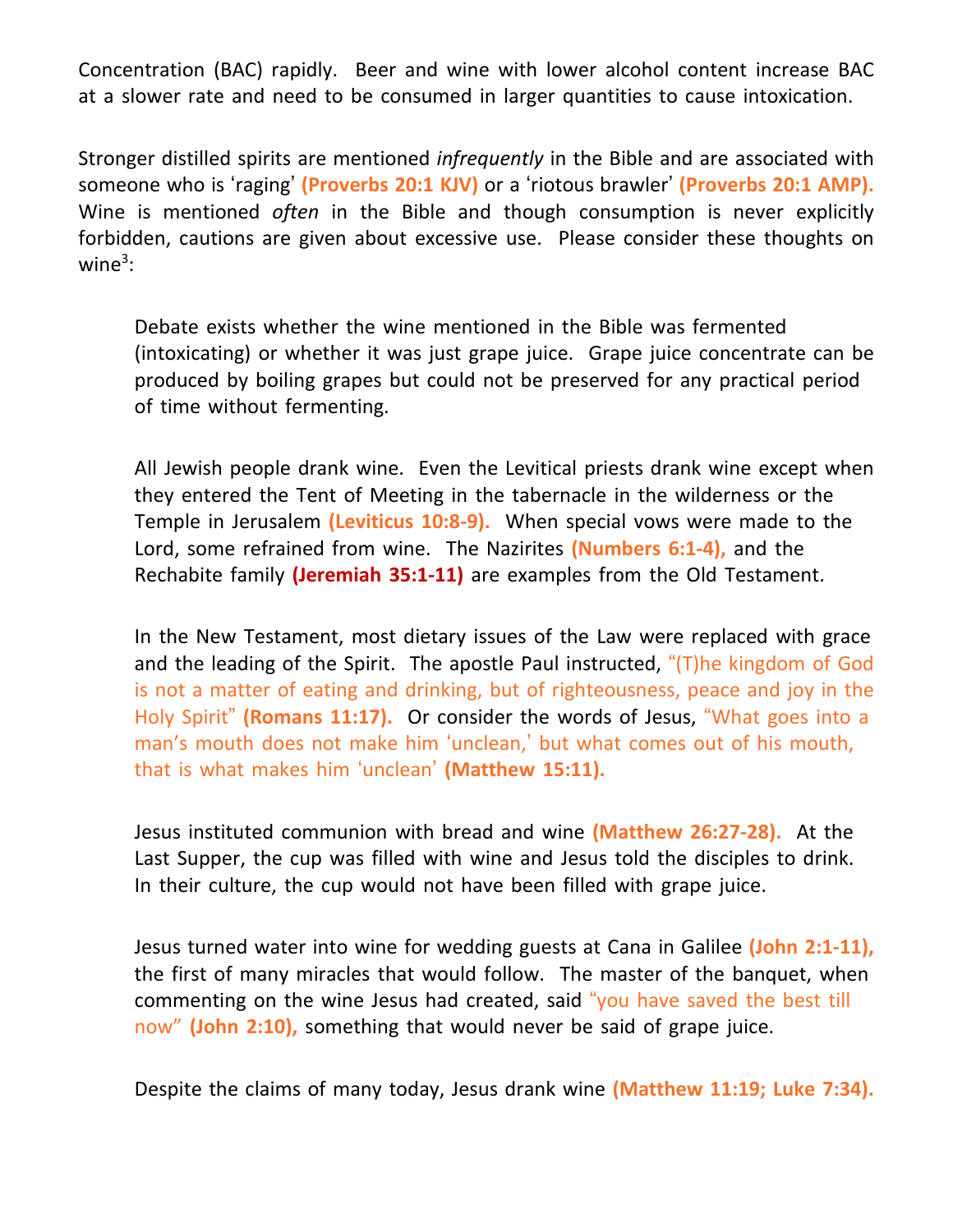God's purpose and design of wine is to gladden man's heart **(Psalm 104:14-15).**

There are health benefits to drinking wine. The Apostle Paul instructed the younger Timothy, "Stop drinking only water, and use a little wine because of your stomach and your frequent illnesses" **(1 Timothy 5:23).**

"Do not get drunk on wine, which leads to debauchery (extreme indulgence in bodily pleasure). Instead, be filled with the Spirit" **(Ephesians 5:18)** (amplification added).

The question needs to be asked, **'Is it sinful to drink wine or any form of alcohol?'** Sin is found in the heart of man and does not exist in the object itself. Intoxication and drunkenness are sinful. It is when you drink too much that you sin. More on this is shared in **Biblical Guidance and Admonitions.**

#### **Drugs**

There are many drugs available to humans, a world of them. They can be ingested, injected, inhaled, or absorbed through the skin. The Recovery Village Drug and Alcohol Rehab website<sup>4</sup> provides this list of the major drug types, the drugs associated with each type, and risks for the human body. The seven major types of drugs are:

| <b>Type</b><br><b>Stimulants</b> | <b>General Impact on the Human Body</b><br>Speed up the central nervous system, increasing alertness,<br>heart rate, blood pressure, breathing and blood glucose levels.                                                                                        |
|----------------------------------|-----------------------------------------------------------------------------------------------------------------------------------------------------------------------------------------------------------------------------------------------------------------|
| Opioids                          | Kill pain and produce a sense of euphoria.                                                                                                                                                                                                                      |
| Depressants                      | Work the opposite of stimulants and slow down bodily<br>functions.                                                                                                                                                                                              |
| <b>Hallucinogens</b>             | Cause hallucinations.                                                                                                                                                                                                                                           |
| <b>Dissociatives</b>             | Distort perception of reality, making one feel they are watching<br>themselves from outside their bodies. They produce a false<br>sense of invincibility, causing many to engage in risky behavior<br>such as driving under the influence or having unsafe sex. |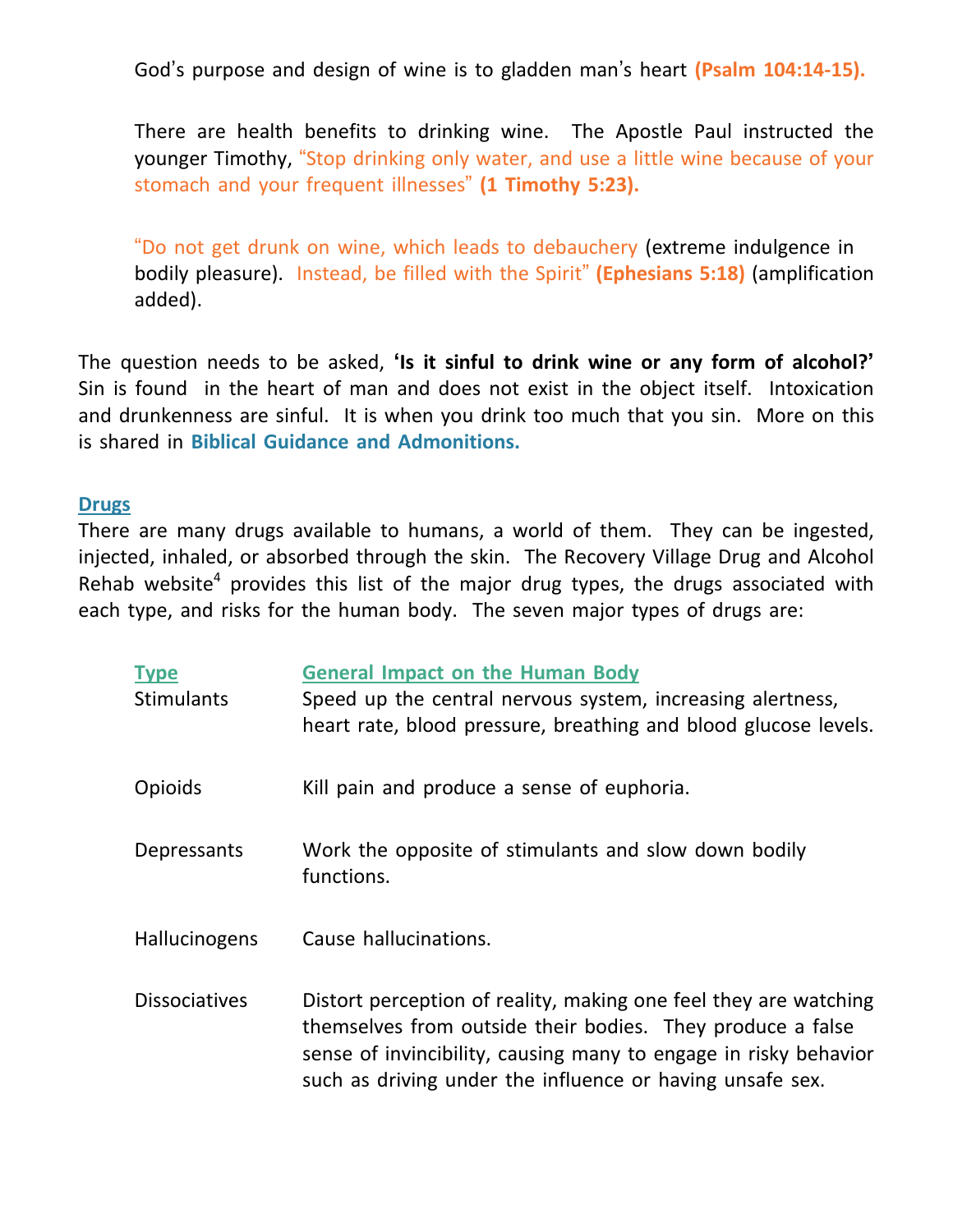- Inhalants Provide brief feelings of euphoria by inhaling fumes from paint thinner, gasoline, glue, aerosol sprays, room deodorizers, and others.
- Cannabis Also known as marijuana, acts like a hallucinogen but produces depressant-like effects. Can be smoked, vaporized, or eaten.

The Bible has no direct references to drugs. Though the use of drugs traces to ancient civilizations, the inventory of available modern drugs has increased dramatically in recent centuries. Many drugs are prescribed by physicians and provide positive outcomes when taken responsibly and as prescribed. But many drugs are used by choice or abused through addiction, causing serious bodily harm, death, and untold problems for families and friends. For anyone abusing drugs, we recommend intervention and rehabilitation. Recovery is difficult, but not impossible. Family and friends can play a major and needed role.

#### **Other Substances**

Are tobacco, alcohol, and drugs the only substances that can be abused? Absolutely not. The foods and beverages you consume can be abused when over-eaten to your detriment. A balanced diet of sufficient nutrients and calories results in health and well-being. An unbalanced diet with too much of any food or drink could be abusing your body.

Excessive eating and drinking, termed *gluttony* in the Bible **(Proverbs 23:2, 20-21),** can result in unhealthy weight gain and other medical challenges. Gluttony is called destructive and believers engaging in it are called "enemies of the cross of Christ" **(Philippians 3:18-19).**

# **Biblical Guidance and Admonitions**

Substance abuse not only causes negative impacts to the human body, but it is also not the perfect will of God for our lives. Many of the substances documented in this article are immediately abusive and harmful when taken into our bodies; examples include drugs not prescribed by a physician, tobacco, and strong drink. Most other substances have God-designed benefits for our bodies and are only abusive, harmful, or sinful when we indulge in them excessively; for example, prescribed medications, food, and most beverages).

The key for followers of Jesus Christ is **discipline and moderation**. Here is good biblical guidance along those lines, "And be not drunk with wine, wherein is *excess*; but be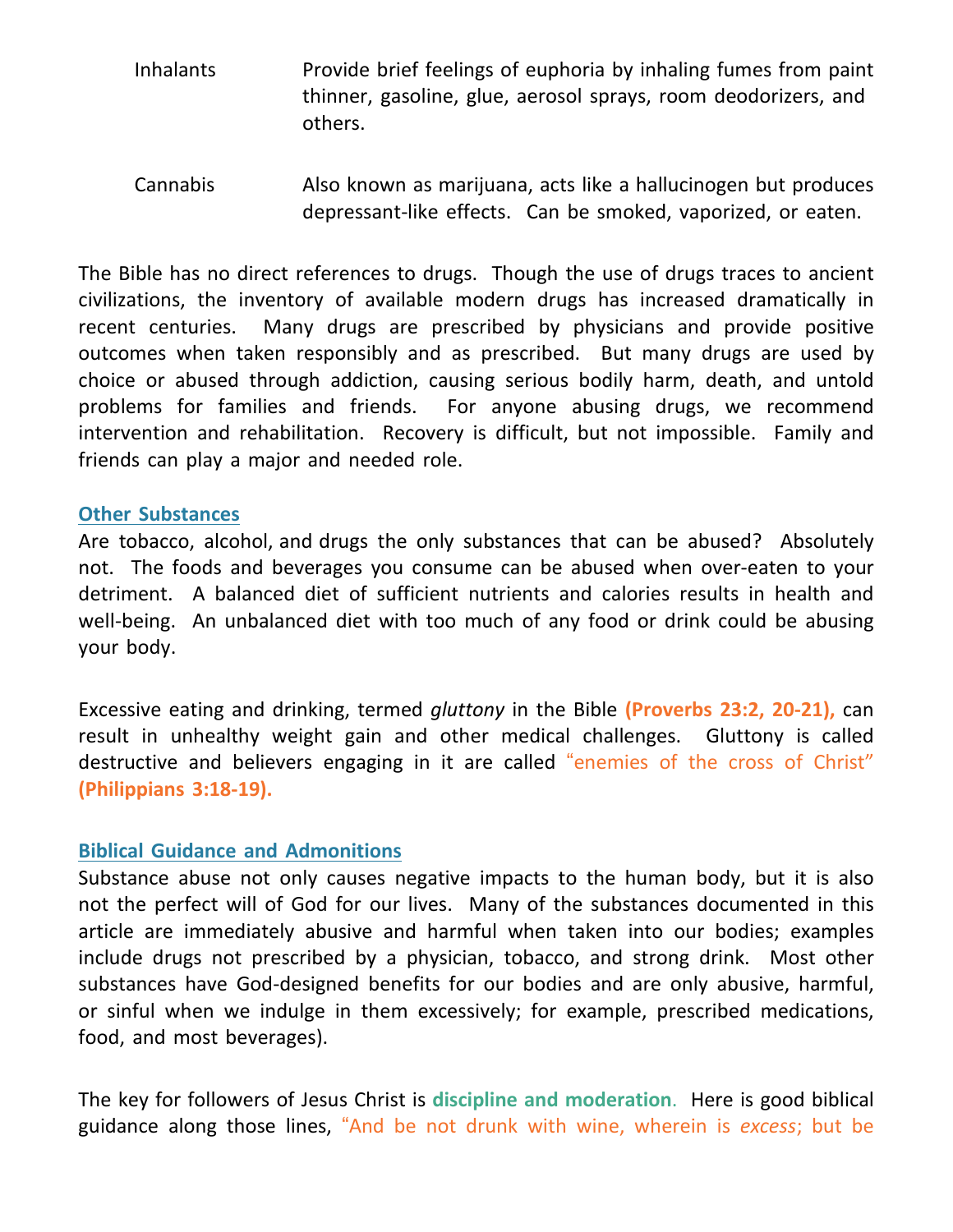filled with the Spirit; speaking to yourselves in psalms and hymns and spiritual songs, singing and making melody in your heart to the Lord; giving thanks always for all things unto God and the Father in the name of our Lord Jesus Christ" **(Ephesians 5:18-20).** The admonition is not that drinking wine is sinful, but that drinking it to *excess* is sinful.

Some struggle mightily with discipline and moderation. If that is you, it would be better to abstain from consuming anything that tempts you to excess, abuse, or sin. If you cannot have one serving of potato chips, but regularly eat the whole bag, you should consider removing potato chips from your diet. If you cannot drink one or two beers and stop there, but always end up drinking a six-pack, beer is not for you. If you cannot limit yourself to a glass of wine or two, but end up drinking the whole bottle, stop drinking wine.

Our bodies are God's creation. They are what the Bible calls the temple or dwelling place of God. "Don't you know that you yourselves are God's temple and that God's Spirit lives in you? If anyone destroys God's temple, God will destroy him; for God's temple is sacred, and you are that temple" **(1 Corinthians 3:16-17).** If you cannot live with discipline and consume in moderation, you should sacrificially lay aside whatever tempts you into gluttony and out of the will of God. "I appeal to you therefore, brothers, by the mercies of God, to present your bodies as a living sacrifice, holy and acceptable to God, which is your spiritual worship" **(Romans 12:1).** Here are a few other scriptures for your review and consideration:

 **1 Corinthians 6:12, 20 Galatians 5:16, 19-21 Ephesians 5:18 1 Peter 5:8**

**\_\_\_\_\_\_\_\_\_\_\_\_\_\_\_\_\_\_\_\_\_\_\_\_\_**

# **Closing Thoughts**

God has provided many good things for us to consume and enjoy. But not all of them are healthy for us – physically or spiritually. Be disciplined. Consume only what God wants you to consume. Even then, do it in moderation. Be led of the Spirit.

This is an introduction on the subject of **Drug Abuse***.* Here are some other resources you may wish to explore:

<sup>&</sup>lt;sup>1</sup> It Ain't Just For Smoking: Known But [Beneficial](https://readynutrition.com/resources/it-aint-just-for-smoking-known-but-beneficial-uses-for-tobacco_27082010/) Uses For Tobacco | Ready Nutrition